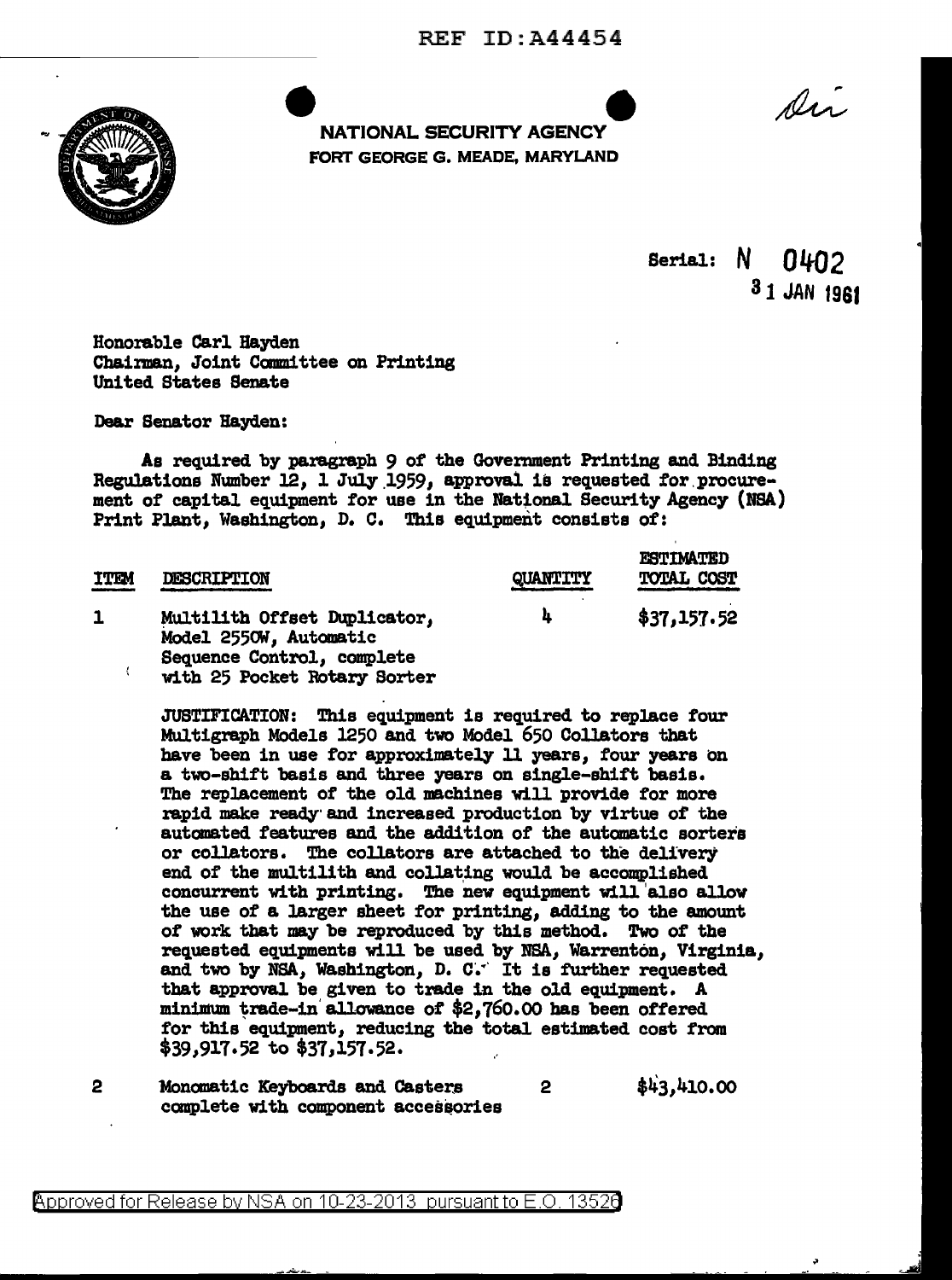## REF ID:A44454

•

## Serial: **N 0402**

JUSTIFICATION: The requested equipment is required to replace two old style 1515 keyboards and casters that are worn beyond economical repair. These equipments were purchased, rebuilt, approximately 17 years ago and have been operated on a two-shift basis much of this time. Maintenance time has exceeded normal expectations by approximately 50 percent.

The Monomatic Monotype System is a further development of Monotype's basic principle to tape operated off-line type manufacturing. The new equipment has been simplified, resulting in fewer moving parts and less wear. It is expected that this greater flexibility will increase our keying capacity approximately 20 percent.

It is further requested that approval be given to trade in the worn 1515 keyboards and casters. A trade-in allowance of  $$650.00$  has been offered for this equipment reducing the total estimated cost from \$44,o6o.oo to \$43,410.00

Sincerel FROST

Vice Admiral, USN Director